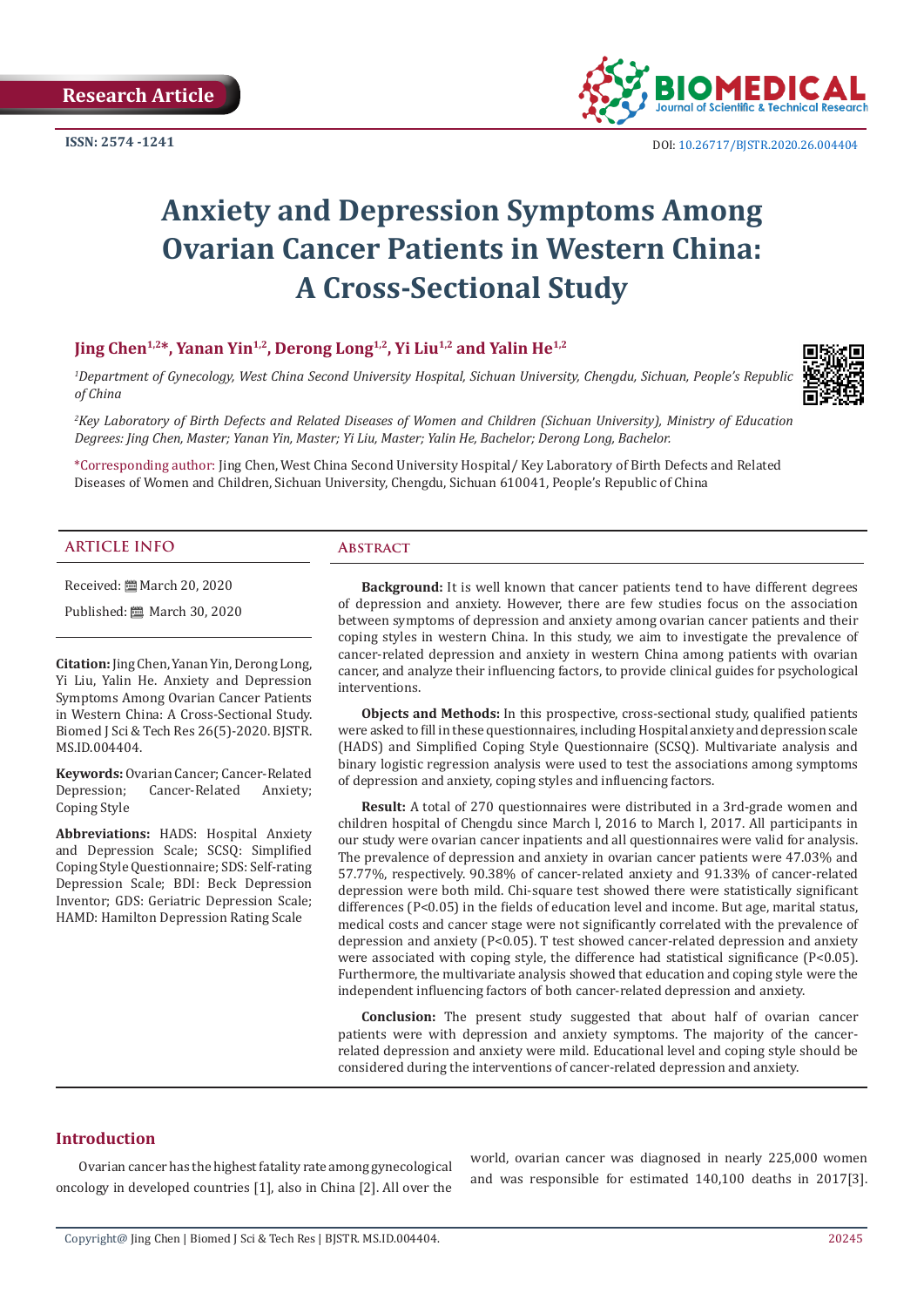Meantime, the prevalence and mortality of ovarian cancer varies from different countries. It was estimated that, in the United States, 21,200 women are diagnosed with ovarian cancer, and 14,300 die from the disease each year, approximately [4]. In Australia, it was forecasted that near 1480 women would be diagnosed with ovarian cancer, and 1040 cases would die from this disease [5]. And the highest number of deaths (34,575 deaths) [6] caused by ovarian cancer were found in Asian and China, with 110,526 diagnoses. The five-year survival rate is nearly 90% in early stage, but only 30% in advanced stage [7]. However, it's difficult to diagnose ovarian cancer at early-stage( $I / II$ ) due to the nonspecific symptoms, and there is no recommended screening test. So, the majority of ovarian cancer patients are diagnosed at advanced stage. In Poland, as many as 42.5% of patients with adenocarcinoma were diagnosed in stage IV [8].

 As the high diagnosis rate of advanced-stage and high mortality of the disease, patients who are suffering ovarian cancer have to tolerate not only physical pain, but also enormous psychological pressure and huge financial burden [9,10]. Some studies have indicated that depression and anxiety are two common types of psychological disorders in cancer patients [11-13]. Anxiety is often described as the emotion of fear, involving the feelings of tension, nervousness, worry, apprehension and dread for something perceived as threaten in the further. Depression has been defined as an emotion of sadness, hopelessness, lack of energy and gloom [14]. Among many types of cancer patients, the degree of anxiety in female patients was significantly higher than in male patients, and gynecological cancer patients were regarded to have the highest level of anxiety [15]. In the past, poor mental state is often regarded as a normal phenomenon accompanied by the disease, which led medical workers to ignore these symptoms. But in fact, anxiety, depression and other adverse psychological state will not only affect the patient's subjective feelings, quality of life, but also the disease progression and prognosis [16]. Especially for patients with gynecological oncology, the diseases often cause the loss of function or organism that represents female characteristics, which make the patients feel ashamed. So gynecological cancer patients are more likely to suffer from poor mental state, and interruption treatment than other cancer patients [17]. Several previous studies have shown that a monitoring coping style is related to reduce psychological impact for ovarian cancer [18,19]. So, identifying influencing factors associated with poor psychological status is important to develop appropriate target interventions for ovarian cancer patients [20,21]. Therefore, we conducted this crosssectional study to assess the prevalence of depression and anxiety in ovarian cancer patients in western China and analyze the related influencing factors.

# **Methods**

#### **Study Design and Recruitment Criteria**

We carried out a cross-sectional study to assess the symptoms of anxiety and depression among ovarian cancer patients and the influencing factors. This survey was from March 2016 to March 2017, and was demonstrated in West China Second University Hospital, Sichuan University, China. The study was approved by the Ethics Committee of West China Second University Hospital, Sichuan University. All participants in the survey filled in informed consent. Inclusion criteria were

1. Being pathologically diagnosed as epithelial ovarian cancer.

- 2. Able to read and understand the questionnaire in Chinese.
- 3. With clear consciousness.
- 4. Over 18 years old. Exclusion criteria were
- a) Had a history of psychiatric disease.

b) Unable or unwilling to fill in informed consent or communicate with study stuff.

c) Accompany other kind of cancers.

#### **Measurements of Anxiety and Depression Symptoms**

We adopted Hospital Anxiety and Depression Scale (HADS) [22] to measure the degree of anxiety and depression symptoms. This 14-item questionnaire includes two subscales, anxiety subscales (seven items) and depression subscales (seven items). Responses for each question range from 0 to 3 (0=completely not;  $1=$  a little; 2=somewhat and 3=very much). The total score point ranges from 0 to 21. The higher of the score, the severe of anxiety and depression symptom is. The score "less than 8" is within normal range, "8-10" suggests a possible clinical anxiety or depression and "over 10" indicates a probable anxiety or depression mood disorder. The instrument has been widely used in China with sufficient reliability. The internal reliability alpha valued for the symptoms of anxiety and depression were 0.828 and 0.901 respectively in the current study.

#### **Measurement of Coping Style**

Coping style was measured by the 20-item Simplified Coping Style Questionnaire (SCSQ) [23]. Each item is rated as four-point Likert scale (0=never do; 1=seldom do; 2=often do and 3=always do). This instrument is a self-report questionnaire which contains 20 items and consists of two subscales: positive and negative coping. The high score of each dimension indicated frequent usage of this type of coping. The internal reliability alpha valued for the positive and negative coping style was 0.793 and 0.835 respectively in the current study.

# **Statistical Analysis**

According to the epidemiology of sample size estimates, the required sample size is 10 times of the research factors and the number of related factors in our study is 10. Meantime consider about the 20% loss rate; 120 participants are needed to be enrolled. Pre-survey showed that the prevalence of cancer-related anxiety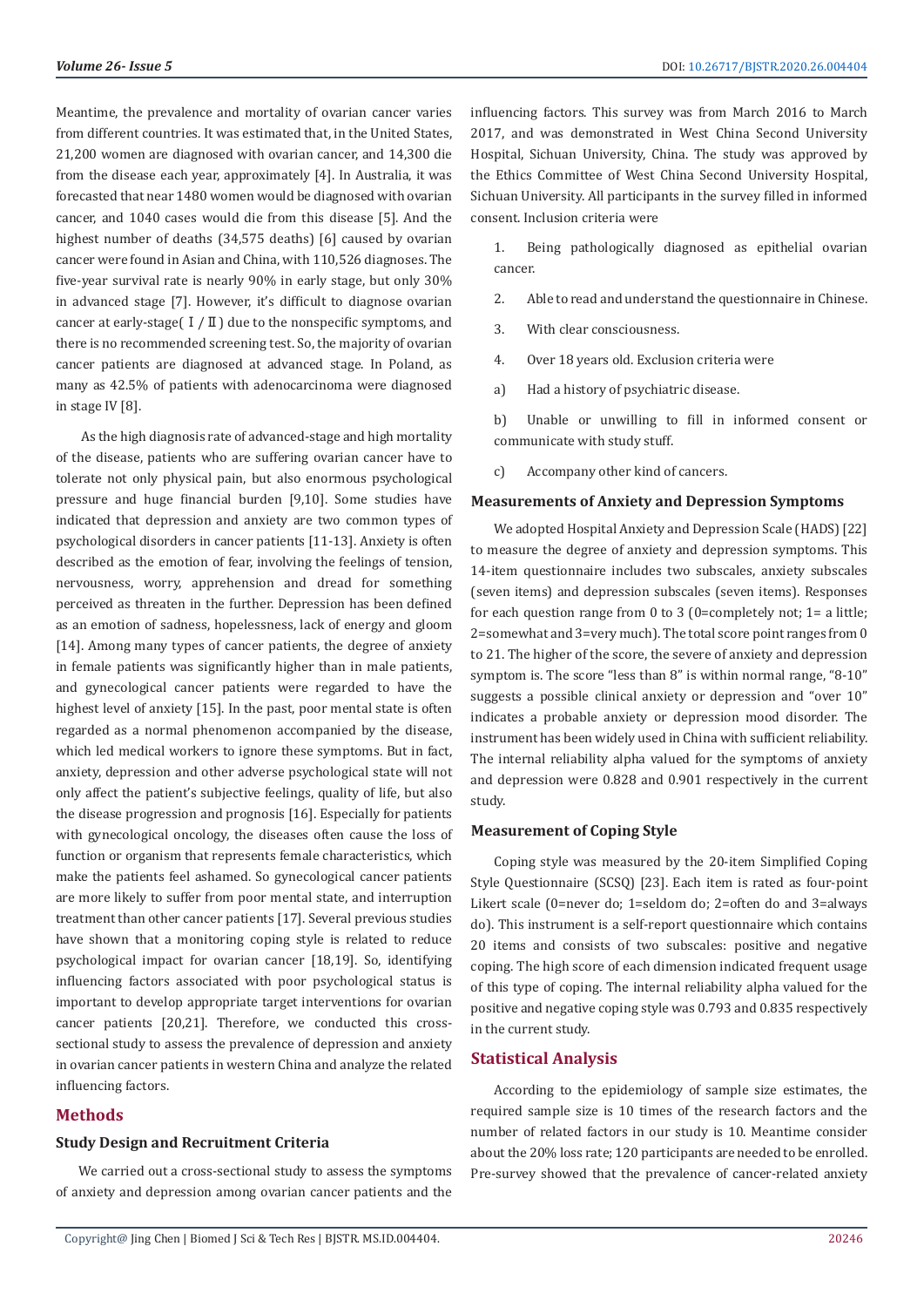and depression were about 50%, the actual sample should be more than 240 cases. The survey data were entered into Epidata, and specialized software was used for managing data. This program facilitates interactive entry and data correction and maintains consistent and accurate trial data. SPSS 17.0 software package was used for statistical analyses. Chi-square test or T test was used to analyze the statistical differences of qualitative data. Significance was set at P<0.05. In the multivariate analysis, binary logistic regression analysis was used and odds ratios (OR) with 95% confidence intervals (CI) were calculated.

# **Result**

**Table 1:** Clinical and Social-Demographic Data of Patients.

| Number(n)                 | Percentage (%) |  |  |  |  |  |  |
|---------------------------|----------------|--|--|--|--|--|--|
| Age, y                    |                |  |  |  |  |  |  |
| 87                        | 32.22          |  |  |  |  |  |  |
| 148                       | 54.81          |  |  |  |  |  |  |
| 35                        | 12.97          |  |  |  |  |  |  |
| <b>Marital status</b>     |                |  |  |  |  |  |  |
| 13                        | 4.82           |  |  |  |  |  |  |
| 257                       | 95.18          |  |  |  |  |  |  |
| <b>Education level</b>    |                |  |  |  |  |  |  |
| 177                       | 65.55          |  |  |  |  |  |  |
| 93                        | 34.45          |  |  |  |  |  |  |
| Family income, Yuan/month |                |  |  |  |  |  |  |
| 115                       | 42.59          |  |  |  |  |  |  |
| 103                       | 38.15          |  |  |  |  |  |  |
| 52                        | 19.26          |  |  |  |  |  |  |
| <b>Cancer staging</b>     |                |  |  |  |  |  |  |
| 195                       | 72.22          |  |  |  |  |  |  |
| 75                        | 27.78          |  |  |  |  |  |  |
| Medical costs, Yuan       |                |  |  |  |  |  |  |
| 197                       | 72.96          |  |  |  |  |  |  |
| 73                        | 27.04          |  |  |  |  |  |  |
|                           |                |  |  |  |  |  |  |

Finally, a total of 270 hospitalized ovarian cancer patients were enrolled in the study. Table 1 presented the patients' characteristics of demographic and clinical variables. Among 270 ovarian cancer patients, there were 148(54.81%) cases who are 45-60 years old, the age range was 18 to 82 years  $(53.54±5.49. 95.18%)$  patients were married, there were 65.55% of patients graduated from primary and high school and only 52 patients (19.26%) earned more than 5,000 Yuan per month. The majority of ovarian cancer

patients were under stage-Ⅲ, accounting for 72.22%, 197 patients (72.96%) spent 20,000-40,000Yuan when they were hospitalized.

# **The Prevalence of Cancer-Related Depression and Anxiety**

The prevalence of cancer-related depression was 47.03% and cancer-related anxiety was 57.77% among the 270 ovarian cancer patients. Approximately 90.38% of cancer-related anxiety and 91.33% of cancer-related depression were both mild (Table 2).

**Table 2:** Clinical and Social-Demographic Data of Patients.

|             | Variable   |           |                  |                | <b>Distribution</b> |             |       |
|-------------|------------|-----------|------------------|----------------|---------------------|-------------|-------|
| Sample size |            | ${\bf N}$ | Morbidity $(\%)$ | <b>Degree</b>  | $\mathbf n$         | Composition |       |
|             |            |           |                  |                | Mildly              | 141         | 90.38 |
| 270         | Anxiety    | 156       | 57.77            | 13<br>Moderate | 8.33                |             |       |
|             |            |           |                  | Severe         | $\overline{2}$      | 1.29        |       |
| 270         |            |           |                  | Mildly         | 116                 | 91.33       |       |
|             | Depression | 127       | 47.03            | Moderate       | 10                  | 7.88        |       |
|             |            |           |                  | Severe         |                     | 0.79        |       |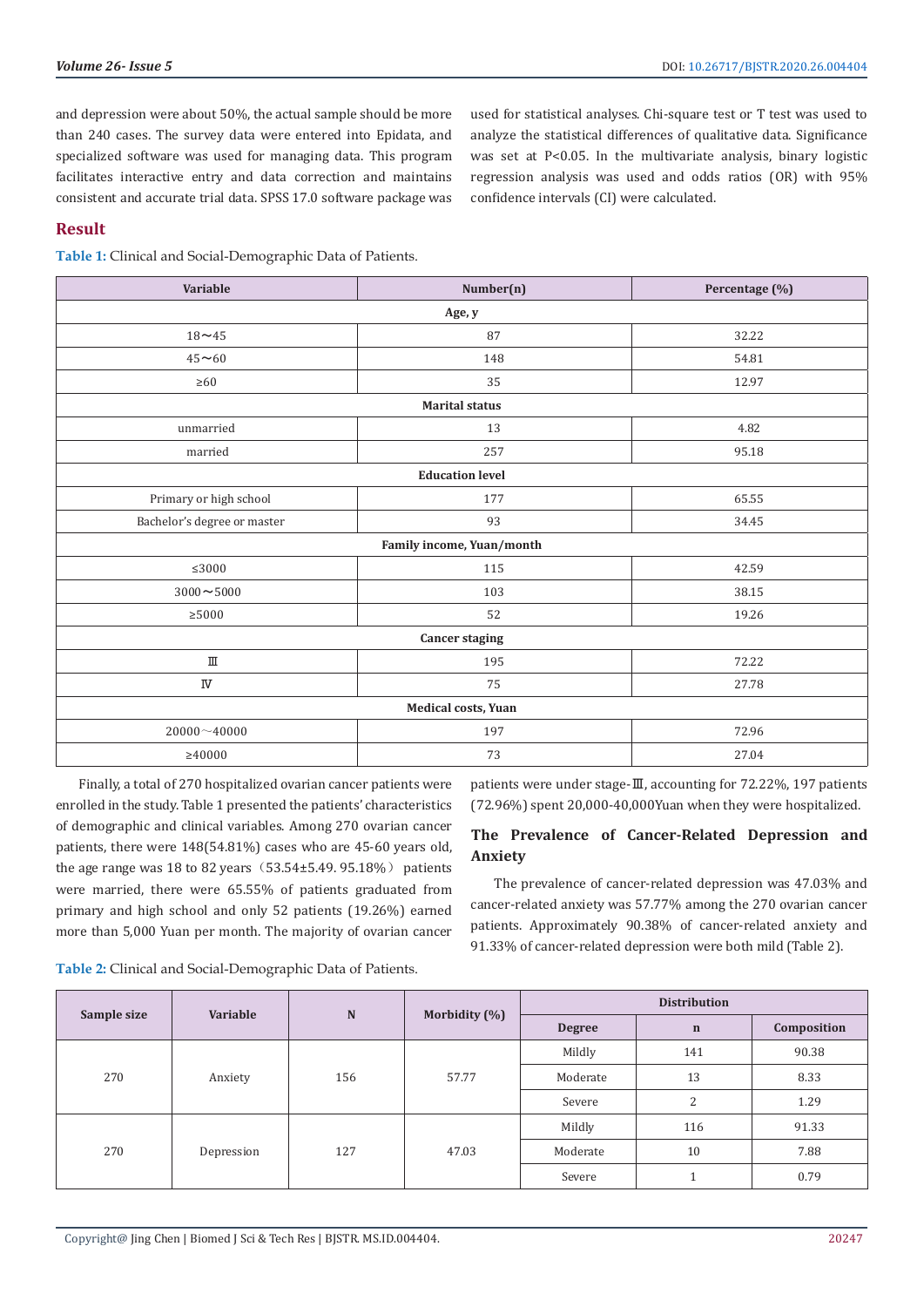# **Associations of Demographic and Clinical Variables with Symptoms of Depression and Anxiety**

As shown in Table 3-1 & 3-2, the prevalence of cancerrelated depression and anxiety were associated with education level and income, there was statistically significant differences in education level (depression: P=0.000, anxiety: P=0.009) and

income (depression: P=0.009, anxiety: P=0.004). Cancer-related depression and anxiety were associated with coping style among the 270 ovarian cancer patients, there was statistically significant differences (depression: P=0.032 for active style and P=0.000 for negative style, anxiety: P=0.006 for active style and P=0.000 for negative style)

**Table 3-1:** Relation Ship Between Various Factors and Cancer-Related Anxiety, Depression.

|                                                 | Variable<br>${\bf N}$ |     | Anxiety     |               |        | Depression   |             |               |        |              |
|-------------------------------------------------|-----------------------|-----|-------------|---------------|--------|--------------|-------------|---------------|--------|--------------|
|                                                 |                       |     | $\mathbf n$ | $\frac{0}{0}$ | $X^2$  | $\mathbf{P}$ | $\mathbf n$ | $\frac{0}{0}$ | $X^2$  | $\mathbf{P}$ |
|                                                 | $18 - 45$             | 87  | 49          | 56.32         |        |              |             | 36            | 41.37  |              |
| Age, y                                          | $45\sim 60$           | 148 | 84          | 56.75         | 1.043  | 0.594        | 74          | 50            | 1.673  | 0.433        |
|                                                 | $\geq 60$             | 35  | 23          | 65.71         |        |              |             | 17            | 48.57  |              |
| Marital                                         | Unmarried             | 13  | 8           | 61.53         |        |              |             | 8             | 61.53  |              |
| <b>Status</b>                                   | married               | 257 | 148         | 57.58         | 0.079  | $\mathbf{1}$ | 119         | 46.3          | 1.153  | 0.395        |
| Education<br>primary or<br>high school<br>level |                       | 177 | 92          | 51.97         |        |              |             | 67            | 37.85  |              |
| Bachelor's<br>degree/<br>master                 |                       | 93  | 64          | 68.81         | 7.087  | $0.009*$     | 60          | 64.51         | 17.398 | $0.000*$     |
| Income                                          | $\leq 3000$           | 115 | 57          | 49.56         |        |              |             | 46            | 40     |              |
| Yuan /<br>month                                 | 3000<br>$\sim$ 5000   | 103 | 59          | 57.28         | 11.003 | $0.004*$     | 47          | 45.63         | 9.394  | $0.009*$     |
| $\geq 5000$                                     |                       | 52  | 40          | 76.92         |        |              |             | 34            | 65.38  |              |
| Cancer $\rm I\!I\!I$                            |                       | 195 | 110         | 56.41         |        |              |             | 89            | 45.64  |              |
| Staging IV                                      |                       | 75  | 46          | 61.33         | 0.328  | 0.587        | 38          | 50.66         | 0.373  | 0.589        |
| Medical<br>costs                                | 20000<br>~10000       | 197 | 116         | 58.88         |        |              |             | 93            | 47.2   |              |
| Yuan                                            | >40000                | 73  | 40          | 54.79         | 0.365  | 0.58         | 34          | 46.57         | 0.009  | $\mathbf{1}$ |

Note: \*P<0.05

**Table 3-2:** Relationship Between Coping Style and Cancer-Related Depression, Anxiety.

| Variable   |            | <b>Active style</b> |      | D                | <b>Negative Style</b> |                   | D        |  |
|------------|------------|---------------------|------|------------------|-----------------------|-------------------|----------|--|
|            | Yes 156    | $20.60 \pm 5.224$   | 2.77 |                  |                       | $13.07 \pm 3.943$ |          |  |
| Anxiety    | No 114     | 22.68±7.075         |      | $0.006*$         | $10.18 \pm 3.94$      | $-6.019$          | $0.000*$ |  |
|            | 127<br>Yes | 20.63±4.577         |      | $0.032*$<br>2.15 | $13.11 \pm 3.776$     | $-4.906$          | $0.000*$ |  |
| Depression | 143<br>No  | $22.23 \pm 7.198$   |      |                  | $10.73 \pm 4.138$     |                   |          |  |

# **Multivariate Analysis of Factors Associated with Cancer-Related Depression, Anxiety**

Binary logistic regression showed that there were statistically significant differences in education level (OR 0.307, 95% CI 0.157- 0.603), active style (OR 0.903, 95% CI 0.859-0.948) and negative style (OR 1.298, 95% CI 1.195-1.410) in cancer-related depression (Table 4-1). The multivariate analysis also showed that cancerrelated anxiety was associated with education level (OR 0.189, 95% CI 0.096-0.371), active style (OR 0.926, 95% CI 0.883-0.971) and negative style (OR 1.248, 95% CI 1.155-1.348) (Table 4-1).

**Table 4-1:** Multivariate Analysis of Factors Associated with Cancer-Related Depression.

| Variable               | 95% C.I  |           |       |              |  |  |
|------------------------|----------|-----------|-------|--------------|--|--|
|                        |          | <b>OR</b> | Lower | <b>Upper</b> |  |  |
| Age, y                 | 0.302    | 1.263     | 0.811 | 1.965        |  |  |
| Marital status         | 0.469    | 0.614     | 0.164 | 2.299        |  |  |
| <b>Education</b> level | $0.001*$ | 0.307     | 0.157 | 0.603        |  |  |
| Income                 | 0.852    | 0.864     | 0.381 | 1.958        |  |  |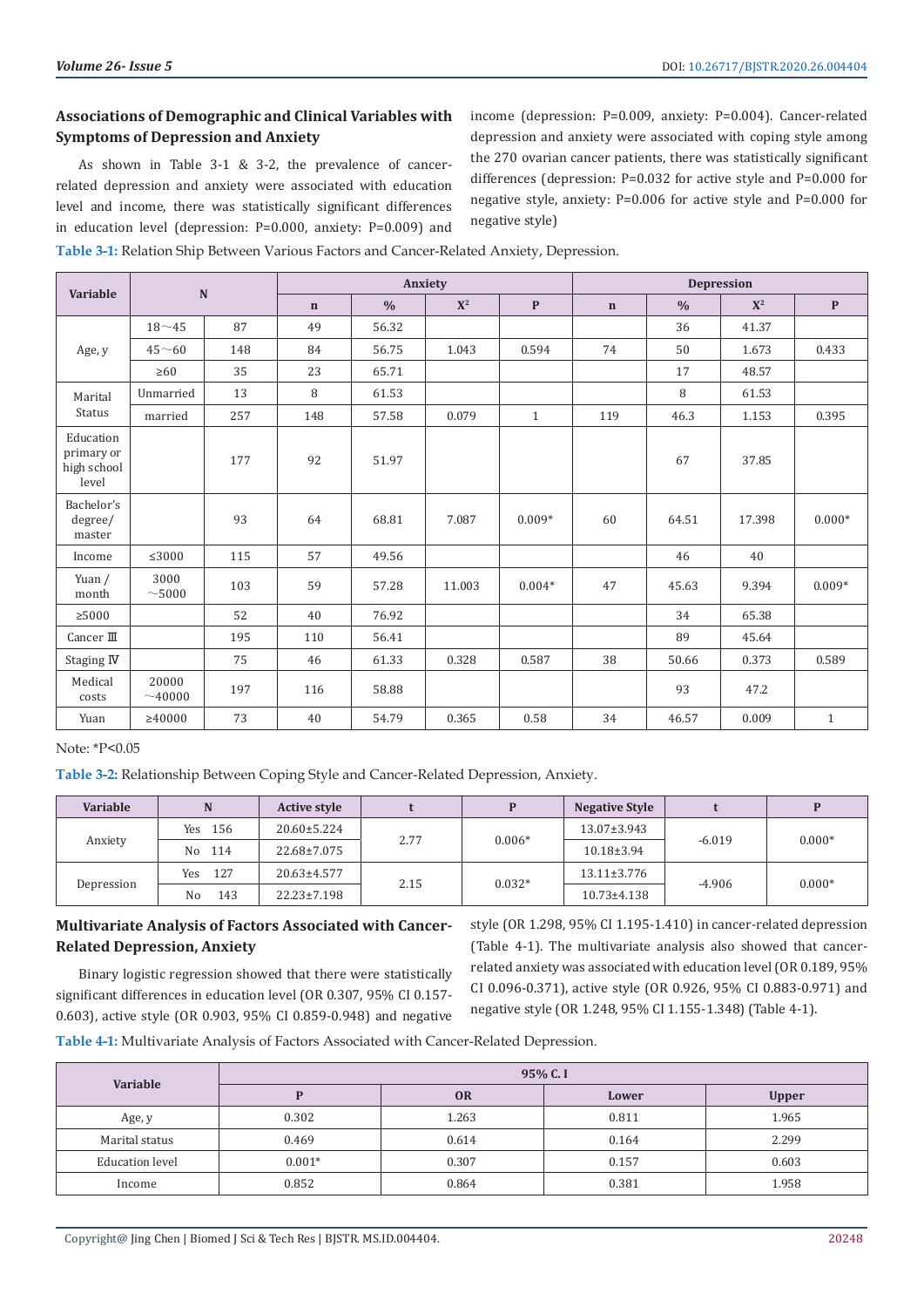| Cancer staging | 0.99     | .013  | 0.131 | 7.831 |
|----------------|----------|-------|-------|-------|
| Medical costs  | 0.9      | 0.875 | 0.111 | 6.904 |
| Active style   | $0.000*$ | 0.903 | 0.859 | 0.948 |
| Negative style | $0.000*$ | .298  | 1.195 |       |

Note: \*P<0.05

#### **Discussion**

The main findings of this population-based cross-sectional study were that

a) The prevalence of ovarian cancer-related depression was 47.03% while the prevalence of cancer-related anxiety was 57.77% in western Chinese patients with ovarian cancer. Approximately 91.33% of ovarian cancer-related depression was slight and 90.38% of cancer-related anxiety was mild.

b) There were statistically significant differences in education level, income and coping style on ovarian cancerrelated depression and anxiety.

c) The multivariate analysis showed that education and coping style were the independent influencing factors of cancer-related depression and anxiety.

Chun Li Liu [12] found that the prevalence of ovarian cancerrelated depression was 47% and the anxiety was 51.5%, which was similar to the present study. But Price M A [24] performed a prospective cohort study which enrolled 798 Australian ovarian cancer patients and reported that the clinical anxiety was 15% and depression was only 5.9%. And a meta-analysis indicated that the prevalence of symptoms of depression and anxiety in Chinese cancer patients was 54.90% and 49.69% [25], respectively, which was not limited to ovarian cancer. Moreover, a systematic review has shown that the prevalence of depression and anxiety in women with ovarian cancer is significantly greater than healthy female [26]. Therefore, it suggests that the Chinese ovarian cancer patients have relatively higher levels of anxiety and depression. Besides, in our study, ovarian cancer-related anxiety level was slightly higher than depression level. It is consistent with the results of Mielcarek P [27] in 2016, which also found that the level of anxiety was higher than depression in patiens from Poland with advanced ovarian cancer, and the prevalence of pathological anxiety was the highest(74%) prior to surgery. All the patients participated in our study were advanced stage of ovarian cancer, too. Another study [28] showed that the prevalence of depression in Chinese patients with malignant tumors was 54.90%. And Hu Hong [29] reviewed 35 studies about cancer-related depression in china, a total of 7445 cases of cancer patients were included and found the prevalence of cancer depression was ranged from 19% to 95%. So, there is no doubt that the sample size, stage of cancer, and choice of assessment tools are the factors that lead to the different results between our study and previous studies. In developed countries, the improved recognition of psychological impact from ovarian cancer may lead

workers seeking for mental treatment and other social supports actively.

In the study, we found that ovarian cancer-related depression and anxiety are associated with education level, income and coping style. Education and coping style were the independent influencing factors. Binary logistic regression analysis showed that the factors associated with ovarian cancer-related depression were education level, active style and negative style. And cancer-related anxiety was also associated with education level, active style and negative style. Liu CL [12] found ovarian cancer patients with the higher education levels were tended to have a lower prevalence of cancer-related depression. But another study [30] reported the opposite result which were consistent with the findings of our study. The reason may be that the patients with higher educational levels often took the initiative to get knowledges of cancer relevant information, but the poor prognosis of ovarian cancer gave rise to the symptoms of depression and anxiety. Patients with lower educational levels were tended to dependent on medical institutions and medical staff more and cooperate with the diagnosis and treatment actively. Wang hong-qiao[31] found that the symptoms of depression and anxiety in ovarian cancer patients were positively correlated with negative coping and negatively correlated with positive coping which were consistent with the findings of our study. The reason may be that coping style has played a regulatory and mediating role between stress and psychological response. Previous studies [32] have shown that patients who actively coping with problems are prone to optimism emotion. Several studies have provided evidence for the influence of positive psychological factors in cancer patients [33-35], and a meta-analysis [36] have shown that psychological intervention can significantly reduce the anxiety and depression of ovarian cancer patients. This means that clinical staffs should make more efforts to provide health education on coping style and psychological intervention to ovarian cancer patients.

# **Limitations**

Our study has several limitations. Firstly, we didn't compare the differences of anxiety and depression levels in patients with early and advanced ovarian cancer and explore the associations between the psychological and stage of ovarian cancer. Secondly, we only focused on the symptoms of depression and anxiety, other psychological disorders, such as post-traumatic stress disorders, obsession and inferiority, have not been investigated. Thirdly, the study adopted convenient sampling method and conducted in only one hospital, the extrapolation of research results was limited. So, additional well-designed studies with multi-center and rigorous methodologies are required.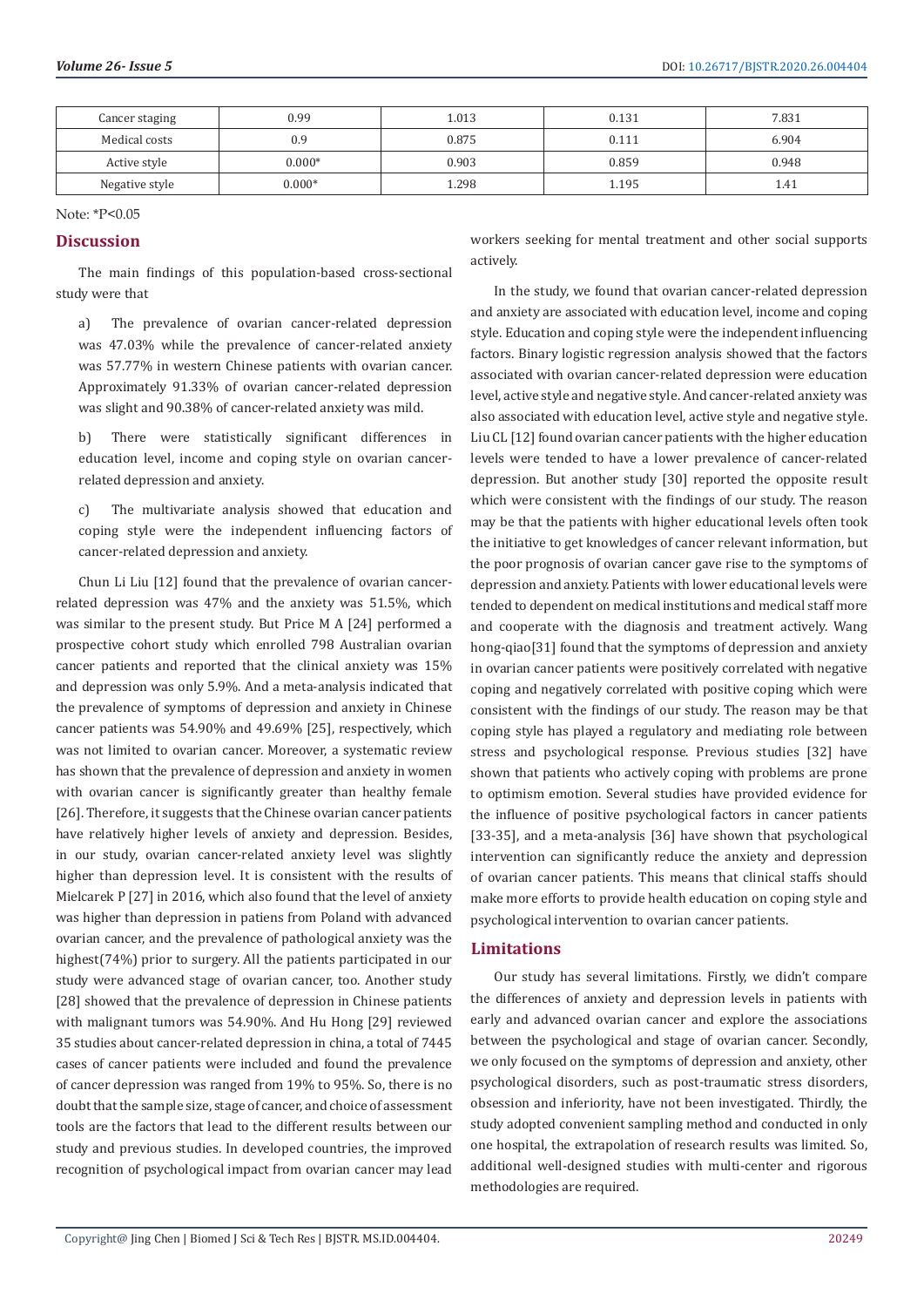# **Conclusion**

Our findings highlight that about half of ovarian cancer patients suffered from cancer-related depression and anxiety, more than 90% of depression, anxiety was mild. Among them education level, coping style were significant and independent determinants. It is essential to ensure that the health care system provides efficient health education, psychological intervention and support. In particular, clinical staff should pay more attention to the mood of ovarian cancer patients, early detection of cancer-related depression and anxiety, to promote the mental health of ovarian cancer patients.

#### **Acknowledgements**

The study was enabled by the nurses at West China Second University Hospital, Sichuan University. We are grateful to all the participants for their comments and contributions. We thank all those who agreed to be investigated for this project. We would like to express our sincere appreciating to Prof. Jianhua Ren for editing this manuscript.

#### **Disclosure Statement**

The authors declare no competing interests.

#### **References**

- 1. [Sankaranarayanan R, Ferlay J \(2006\) Worldwide burden of gynaecological](https://www.ncbi.nlm.nih.gov/pubmed/16359925)  [cancer: the size of the problem\[J\]. Best practice & research Clinical](https://www.ncbi.nlm.nih.gov/pubmed/16359925)  [obstetrics & gynaecology 20\(2\): 207-225.](https://www.ncbi.nlm.nih.gov/pubmed/16359925)
- 2. [Wang B, Liu SZ, Zheng RS, Zhang F, Chen WQ, et al. \(2014\) Time trends of](file:///F:/Journals/BJSTR.MS.ID.004404/BJSTR-PED-20-RA-159_W_SI/BJSTR-PED-20-RA-159_W_SI/ncbi.nlm.nih.gov/pubmed/24528025)  [ovarian cancer incidence in China. Asian Pac J Cancer Prev 15: 191-193.](file:///F:/Journals/BJSTR.MS.ID.004404/BJSTR-PED-20-RA-159_W_SI/BJSTR-PED-20-RA-159_W_SI/ncbi.nlm.nih.gov/pubmed/24528025)
- 3. [Mitra R, Chen X, Greenawalt EJ, Maulik U, Jiang W, et al. \(2017\)](https://www.ncbi.nlm.nih.gov/pubmed/29150601)  [Decoding critical long non-coding RNA in ovarian cancer epithelial-to](https://www.ncbi.nlm.nih.gov/pubmed/29150601)[mesenchymal transition. Nat. Commun 8: 1604.](https://www.ncbi.nlm.nih.gov/pubmed/29150601)
- 4. (2010) US Cancer Statistics Working Group. United States cancer statistics: 1999-2006 incidence and mortality web-based report[J]. US Department of Health and Human Services, Centers for Disease Control and Prevention and National Cancer Institute, Atlanta, USA.
- 5. [\(2016\) Australian Institute of Health and Welfare. Australian Cancer](https://ovarian-cancer.canceraustralia.gov.au/statistics.)  [Incidenceand Mortality \(ACIM\) books: Ovarian Cancer.](https://ovarian-cancer.canceraustralia.gov.au/statistics.)
- 6. [Razi S, Ghoncheh M, Mohammadian-Hafshejani A, Aziznejhad H4,](https://www.ncbi.nlm.nih.gov/pubmed/27110284)  [Mohammadian M, et al. \(2016\) The incidence and mortality of ovarian](https://www.ncbi.nlm.nih.gov/pubmed/27110284)  [cancer and their relationship with the Human Development Index in](https://www.ncbi.nlm.nih.gov/pubmed/27110284)  [Asia\[J\]. ecancermedicalscience : 10.](https://www.ncbi.nlm.nih.gov/pubmed/27110284)
- 7. (2007) Novak E Berek & Novak's gynecology[M]. Lippincott Williams & Wilkins.
- 8. [Aneta U R, Bolenna KB,Sebastian W, Tomasz K \(2018\) Survival rates](https://www.ncbi.nlm.nih.gov/pubmed/30455586)  [among women with ovarian cancers diagnosed in the area of Podkarpacie](https://www.ncbi.nlm.nih.gov/pubmed/30455586)  [province in the years 1990-2015.Contemp Oncol \(Pozn\) 22\(3\): 151-157.](https://www.ncbi.nlm.nih.gov/pubmed/30455586)
- 9. [Al QM, Al KM \(2016\) Prevalence of symptoms and quality of life among](https://www.ncbi.nlm.nih.gov/pubmed/25550305)  [Jordanian cancer patients. Clin Nurs Res\[J\] 25\(2\): 174.](https://www.ncbi.nlm.nih.gov/pubmed/25550305)
- 10. [Nipp RD, Powell E, Chabner B, Beverly Moy \(2015\) Recognizing the](https://www.ncbi.nlm.nih.gov/pmc/articles/PMC4571792/)  [financial burden of cancer patients in clinical trials. Oncologist\[J\] 20\(6\):](https://www.ncbi.nlm.nih.gov/pmc/articles/PMC4571792/)  [572-575.](https://www.ncbi.nlm.nih.gov/pmc/articles/PMC4571792/)
- 11. [Mitchell AJ, Chan M, Bhatti H, Halton M, Grassi L, et al. \(2011\) Prevalence](https://www.ncbi.nlm.nih.gov/pubmed/21251875)  [of depression, anxiety, andadjustment disorder in oncological,](https://www.ncbi.nlm.nih.gov/pubmed/21251875)  [haematological, and palliative-caresettings: a meta-analysis of 94](https://www.ncbi.nlm.nih.gov/pubmed/21251875)  [interview-based studies. Lancet Oncol 12: 160-174.](https://www.ncbi.nlm.nih.gov/pubmed/21251875)
- 12. [Liu C L, Liu L, Zhang Y, Dai XZ, Wu H \(2017\) Prevalence and its associated](https://www.ncbi.nlm.nih.gov/pubmed/28818112) [psychological variables of symptoms of depression and anxiety among](https://www.ncbi.nlm.nih.gov/pubmed/28818112) [ovarian cancer patients in China: a cross-sectional study\[J\]. Health and](https://www.ncbi.nlm.nih.gov/pubmed/28818112) [quality of life outcomes 15\(1\): 161.](https://www.ncbi.nlm.nih.gov/pubmed/28818112)
- 13. [Yang YL, Liu L, Wang Y, Wu H, Yang XS, et al. \(2013\) The prevalence of](https://www.ncbi.nlm.nih.gov/pubmed/23967823) [depression and anxietyamong Chinese adults with cancer: a systematic](https://www.ncbi.nlm.nih.gov/pubmed/23967823) [review and meta-analysis. BMC Cancer 13: 393.](https://www.ncbi.nlm.nih.gov/pubmed/23967823)
- 14.(2013) American Psychiatric Association. Diagnostic and statistical manual of mental disorders. (5<sup>th</sup> edn). The Association, Washington (DC), USA.
- 15. [Linden W, Vodermaier A, Mackenzie R, Greig D \(2012\) Anxiety and](https://www.ncbi.nlm.nih.gov/pubmed/22727334) [depression after cancerdiagnosis:prevalence rates by cancer type,](https://www.ncbi.nlm.nih.gov/pubmed/22727334) [gender, and age.Journal of Affective Disorders 141\(2-3\): 343.](https://www.ncbi.nlm.nih.gov/pubmed/22727334)
- 16. [Peteet JR, Balboni MJ \(2013\) Spirituality and religion in oncology. CA](https://www.ncbi.nlm.nih.gov/pubmed/23625473) [Cancer J Clin 63\(4\): 280-290.](https://www.ncbi.nlm.nih.gov/pubmed/23625473)
- 17. [Herzog T J, Wright J D \(2007\) The impact of cervical cancer on quality of](https://www.ncbi.nlm.nih.gov/pubmed/17963826) [life-The components and means for management. Gynecologic Oncology](https://www.ncbi.nlm.nih.gov/pubmed/17963826) [107\(3\): 572-577.](https://www.ncbi.nlm.nih.gov/pubmed/17963826)
- 18. [Di Mattei VE, Carnelli L, Bernardi M, Rebecca Bienati, Chiara Brombin,](https://www.ncbi.nlm.nih.gov/pmc/articles/PMC6055025/) [et al. \(2018\) Coping Mechanisms, Psychological Distress, and Quality of](https://www.ncbi.nlm.nih.gov/pmc/articles/PMC6055025/) [Life Prior to Cancer Genetic Counseling. Front Psychol 16\(9\): 1218.](https://www.ncbi.nlm.nih.gov/pmc/articles/PMC6055025/)
- 19. [Price MA, Butow PN, Costa DSJ, King MT, Aldridge LJ, et al. \(2010\)](https://www.ncbi.nlm.nih.gov/pubmed/21542447) [Prevalence and predictors of anxiety and depression in women with](https://www.ncbi.nlm.nih.gov/pubmed/21542447) [invasive ovarian cancer and their caregivers\[J\]. The Medical Journal of](https://www.ncbi.nlm.nih.gov/pubmed/21542447) [Australia 193\(5\): 52.](https://www.ncbi.nlm.nih.gov/pubmed/21542447)
- 20. [Yang YL, Liu L, Wang Y, Yang XS, Wang JN, et al. \(2013\) The prevalence of](https://www.ncbi.nlm.nih.gov/pubmed/23967823) [depression and anxiety among Chinese adults with cancer: a systematic](https://www.ncbi.nlm.nih.gov/pubmed/23967823) [review and meta-analysis. BMC Cancer 13: 393.](https://www.ncbi.nlm.nih.gov/pubmed/23967823)
- 21. [Sam W, Philip P, Jessica M, Natalie Mc Leod, George Lewith \(2015\)](https://www.ncbi.nlm.nih.gov/pmc/articles/PMC4679843/) [Depression and anxiety in ovarian cancer: a systematic review and](https://www.ncbi.nlm.nih.gov/pmc/articles/PMC4679843/) [meta-analysis of prevalence rates. Bmj Open 5\(11\): e007618.](https://www.ncbi.nlm.nih.gov/pmc/articles/PMC4679843/)
- 22. [Mielcarek P, Nowicka Sauer K, Kozaka J \(2016\) Anxiety and depression](https://www.ncbi.nlm.nih.gov/pubmed/26939616) [in patients with advanced ovarian cancer: a prospective study\[J\]. Journal](https://www.ncbi.nlm.nih.gov/pubmed/26939616) [of Psychosomatic Obstetrics & Gynecology 37\(2\): 57-67.](https://www.ncbi.nlm.nih.gov/pubmed/26939616)
- 23. [Yang Y L, Liu L, Wang Y, Yang XS, Wang JN, et al. \(2013\) The prevalence of](https://www.ncbi.nlm.nih.gov/pubmed/23967823) [depression and anxiety among Chinese adults with cancer: a systematic](https://www.ncbi.nlm.nih.gov/pubmed/23967823) [review and meta-analysis. BMC Cancer 13\(1\): 393-408.](https://www.ncbi.nlm.nih.gov/pubmed/23967823)
- 24. Hong H, Gong C (2015) Prevalence of depression in Chinese patients with malignant tumor and its related factors. Chinese Journal of Clinical Oncology and Rehabilitation 22(8): 1020-1021.
- 25. Ming D, Jiali Z, Qilin F (2010) The efficacy of anti-depression treatment on 286 patients with malignant tumor. China Oncology 20(11): 857-859.
- 26. Hongqiao W, Yanlan M, Xu L (2014) Investigation on anxiety, depression and coping styles for patients with bone tumour during chemotherapy. China Medical Herald 11(5): 112-115.
- 27. [Susan KL, Eileen S, Jeanne C, Susan Leighton, Keith Baggerly, et al. \(2017\)](https://www.ncbi.nlm.nih.gov/pmc/articles/PMC5618102/) [Quality of Life among Long-Term Survivors of Advanced Stage Ovarian](https://www.ncbi.nlm.nih.gov/pmc/articles/PMC5618102/) [Cancer: A Cross-Sectional Approach, Gynecol Oncol 146\(1\): 101-108.](https://www.ncbi.nlm.nih.gov/pmc/articles/PMC5618102/)
- 28. [Yang YL, Liu L, Li MY, Shi M, Wang L \(2016\) Psychological disorders and](https://www.ncbi.nlm.nih.gov/pubmed/27191964) [psychosocial resources of patients with newly diagnosed bladder and](https://www.ncbi.nlm.nih.gov/pubmed/27191964) [kidney cancer: a cross-sectional study. PLoS One 11: e0155607.](https://www.ncbi.nlm.nih.gov/pubmed/27191964)
- 29. [Wu HX, Zhong H, Xu YD, Cui-Ping Xu, Ying Zhang, et al. \(2016\)](https://www.ncbi.nlm.nih.gov/pmc/articles/PMC4859420/) [Psychological and behavioral intervention improves the quality of life](https://www.ncbi.nlm.nih.gov/pmc/articles/PMC4859420/) [and mental health of patients suffering from differentiated thyroid cancer](https://www.ncbi.nlm.nih.gov/pmc/articles/PMC4859420/) [treated with postoperative radioactive iodine- 131. Neuropsychiatr Dis](https://www.ncbi.nlm.nih.gov/pmc/articles/PMC4859420/) [Treat 12: 1055-1060.](https://www.ncbi.nlm.nih.gov/pmc/articles/PMC4859420/)
- 30. [Costa AL, Heitkemper MM, Alencar GP, Damiani LP, Silva RMD, et al.](https://www.ncbi.nlm.nih.gov/pubmed/27171810) [\(2016\) Social support is a predictor of lower stress and higher quality](https://www.ncbi.nlm.nih.gov/pubmed/27171810) [of life and resilience in Brazilian patients with colorectal cancer. Cancer](https://www.ncbi.nlm.nih.gov/pubmed/27171810) [Nurs.](https://www.ncbi.nlm.nih.gov/pubmed/27171810)